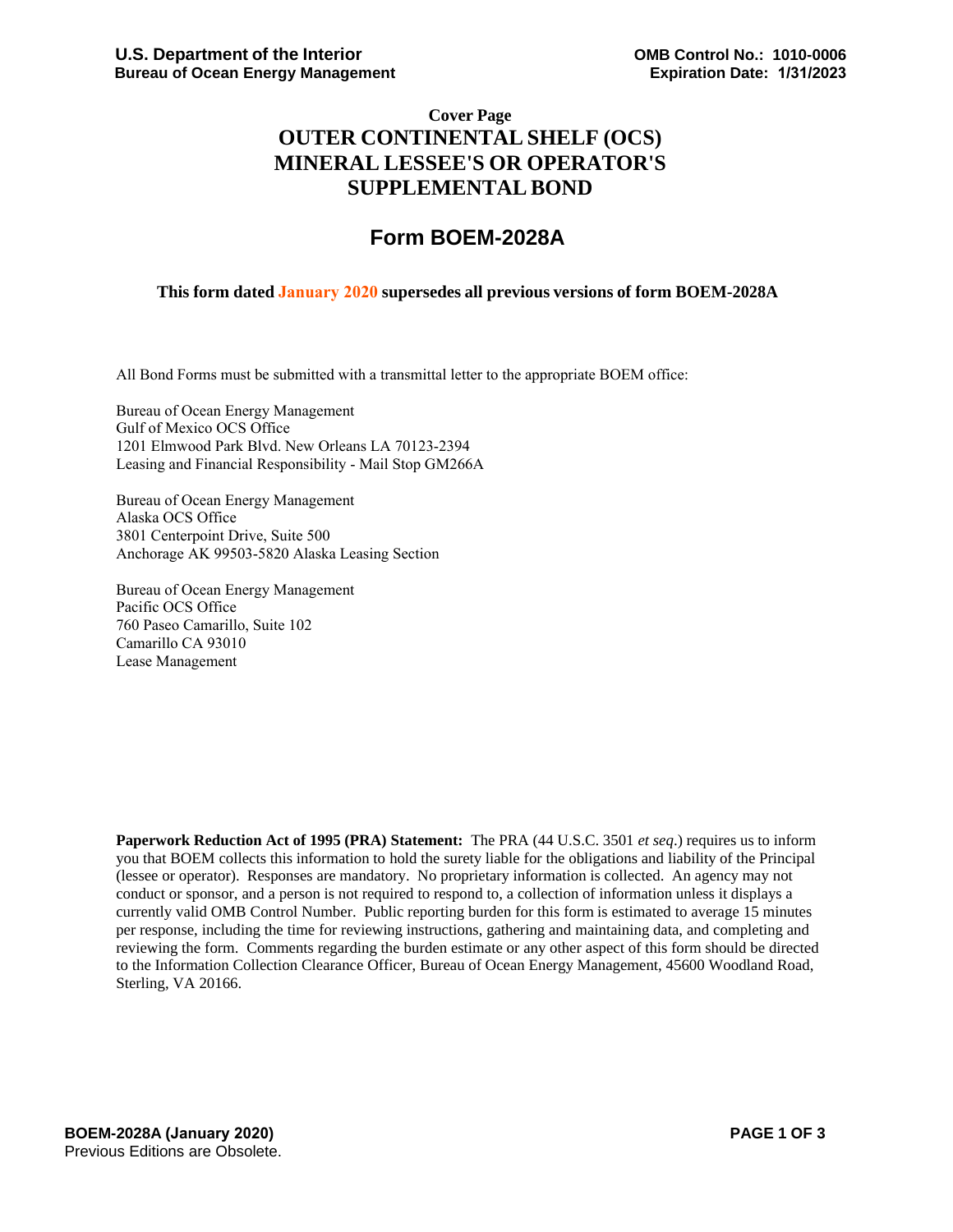## **U.S. DEPARTMENT OF THE INTERIOR**

**Bureau of Ocean Energy Management**

OCS Lease/RUE/ROW No.

Bond No.\_ Bond Type

Amount

### **OUTER CONTINENTAL SHELF (OCS) MINERAL LESSEE'S OR OPERATOR'S SUPPLEMENTAL BOND**

|                                                                                                                                                                                                                                                     | The <b>Surety</b> is the entity Guaranteeing Performance.                                                                                                                                                                                                   |  |  |  |  |
|-----------------------------------------------------------------------------------------------------------------------------------------------------------------------------------------------------------------------------------------------------|-------------------------------------------------------------------------------------------------------------------------------------------------------------------------------------------------------------------------------------------------------------|--|--|--|--|
|                                                                                                                                                                                                                                                     |                                                                                                                                                                                                                                                             |  |  |  |  |
|                                                                                                                                                                                                                                                     |                                                                                                                                                                                                                                                             |  |  |  |  |
|                                                                                                                                                                                                                                                     | Mailing Address: National Address: National Address: National Address: National Address: National Address: National Address: National Address: National Address: National Address: National Address: National Address: Nationa                              |  |  |  |  |
|                                                                                                                                                                                                                                                     |                                                                                                                                                                                                                                                             |  |  |  |  |
|                                                                                                                                                                                                                                                     |                                                                                                                                                                                                                                                             |  |  |  |  |
|                                                                                                                                                                                                                                                     | Check here if Surety is certified by U.S. Treasury as an acceptable surety on Federal Bonds and listed in the current U.S. Treasury Circular No. 570.                                                                                                       |  |  |  |  |
|                                                                                                                                                                                                                                                     | The Principal is the Lessee or Designated Operator for Whom the Bond is Issued.                                                                                                                                                                             |  |  |  |  |
|                                                                                                                                                                                                                                                     |                                                                                                                                                                                                                                                             |  |  |  |  |
|                                                                                                                                                                                                                                                     |                                                                                                                                                                                                                                                             |  |  |  |  |
|                                                                                                                                                                                                                                                     |                                                                                                                                                                                                                                                             |  |  |  |  |
| Schedule A, the lease/RUE/ROW covered by this bond, is composed of: (add legal description)                                                                                                                                                         |                                                                                                                                                                                                                                                             |  |  |  |  |
| Check here if additional information is on attached sheet.                                                                                                                                                                                          |                                                                                                                                                                                                                                                             |  |  |  |  |
| The following lease/RUE/ROW:                                                                                                                                                                                                                        |                                                                                                                                                                                                                                                             |  |  |  |  |
|                                                                                                                                                                                                                                                     |                                                                                                                                                                                                                                                             |  |  |  |  |
|                                                                                                                                                                                                                                                     |                                                                                                                                                                                                                                                             |  |  |  |  |
|                                                                                                                                                                                                                                                     | In addition to the Obligations of the Principal during the period of liability of this bond, the Surety also accepts the following                                                                                                                          |  |  |  |  |
| Obligations: (Check one)                                                                                                                                                                                                                            |                                                                                                                                                                                                                                                             |  |  |  |  |
| No Obligations other than the Obligations of the Principal during the period of liability of this bond.<br>All Obligations of all previous Sureties or guarantors even if the Obligations are not Obligations of the Principal during the period of |                                                                                                                                                                                                                                                             |  |  |  |  |
| liability of this bond.                                                                                                                                                                                                                             |                                                                                                                                                                                                                                                             |  |  |  |  |
| All Obligations of all previous Sureties or guarantors even if the Obligations are not Obligations of the Principal during the period of                                                                                                            |                                                                                                                                                                                                                                                             |  |  |  |  |
|                                                                                                                                                                                                                                                     | liability of this bond with the following exceptions or limitations (use an attached rider).                                                                                                                                                                |  |  |  |  |
| <b>Definitions</b>                                                                                                                                                                                                                                  | A <b>Principal</b> includes an entity holding an interest in the oil $\&$ gas lease in one or more of the following ways: (1)                                                                                                                               |  |  |  |  |
|                                                                                                                                                                                                                                                     | as an approved record title owner of all or a portion of the lease, (2) as an approved operating rights owner of all or                                                                                                                                     |  |  |  |  |
| For the purposes                                                                                                                                                                                                                                    | a portion of the lease, or (3) as a designated operator or designated agent in all or a portion of the lease.                                                                                                                                               |  |  |  |  |
| of this document:                                                                                                                                                                                                                                   | A Lessee includes an approved record title owner of all or a portion of the lease or an approved operating rights                                                                                                                                           |  |  |  |  |
|                                                                                                                                                                                                                                                     |                                                                                                                                                                                                                                                             |  |  |  |  |
|                                                                                                                                                                                                                                                     |                                                                                                                                                                                                                                                             |  |  |  |  |
|                                                                                                                                                                                                                                                     | owner of all or a portion of the lease.<br>An Obligation includes any obligation arising from any regulations of the Department of the Interior or any                                                                                                      |  |  |  |  |
|                                                                                                                                                                                                                                                     | Instrument issued, maintained, or approved under the OCS Lands Act (43 U.S.C. 1331 et seq.).                                                                                                                                                                |  |  |  |  |
|                                                                                                                                                                                                                                                     | An Instrument includes individually or collectively any lease, operating agreement, designation of operator or                                                                                                                                              |  |  |  |  |
|                                                                                                                                                                                                                                                     | agent, storage agreement, compensatory royalty agreement, transfer of operating rights, permit, license, or                                                                                                                                                 |  |  |  |  |
|                                                                                                                                                                                                                                                     | easement, whereunder the Principal has the right, privilege, or license to conduct operations on the OCS.                                                                                                                                                   |  |  |  |  |
|                                                                                                                                                                                                                                                     | A Person includes an individual, a public or private entity, a State, a political subdivision of a State, any association of                                                                                                                                |  |  |  |  |
|                                                                                                                                                                                                                                                     | individuals, corporations, States, or subdivisions of States, or a government agency.                                                                                                                                                                       |  |  |  |  |
|                                                                                                                                                                                                                                                     | By signing below, the Principal verifies that the information above is correct and agrees to the following:                                                                                                                                                 |  |  |  |  |
|                                                                                                                                                                                                                                                     | The Principal as agent on behalf of all lessees, operating rights owners, and operators will fulfill all Obligations for the entire leasehold                                                                                                               |  |  |  |  |
|                                                                                                                                                                                                                                                     | and to the same extent as though the Principal were the sole lessee for the lease/RUE/ROW in Schedule A.                                                                                                                                                    |  |  |  |  |
|                                                                                                                                                                                                                                                     | By signing below, the Surety verifies that the information above is correct and agrees to the following:                                                                                                                                                    |  |  |  |  |
| 1.                                                                                                                                                                                                                                                  | The Surety does hereby absolutely and unconditionally bind itself to the United States of America acting through and by the                                                                                                                                 |  |  |  |  |
|                                                                                                                                                                                                                                                     | Bureau of Ocean Energy Management (BOEM), or such other official designated by the Secretary of the Interior for this purpose,                                                                                                                              |  |  |  |  |
| 2.                                                                                                                                                                                                                                                  | for the payment of all of the cost of the plugging and abandonment Obligations.                                                                                                                                                                             |  |  |  |  |
|                                                                                                                                                                                                                                                     | The Surety will be responsible for all Obligations of the Principal in existence at the time this document becomes effective and all                                                                                                                        |  |  |  |  |
| liability of this bond.                                                                                                                                                                                                                             | Obligations that accrue after that date and until all Obligations are met or until the Regional Director terminates the period of                                                                                                                           |  |  |  |  |
| 3.                                                                                                                                                                                                                                                  | If the Regional Director terminates the period of liability of this bond, the Surety will remain responsible for Obligations that                                                                                                                           |  |  |  |  |
|                                                                                                                                                                                                                                                     | accrued during the period of liability until the Regional Director issues a written cancellation of the bond in favor of the Surety.                                                                                                                        |  |  |  |  |
| 4.                                                                                                                                                                                                                                                  | If this bond is cancelled, the Regional Director may reinstate this bond as if no cancellation had occurred if any payment of any                                                                                                                           |  |  |  |  |
|                                                                                                                                                                                                                                                     | Obligation of the Principal(s) is rescinded or must be restored pursuant to any insolvency, bankruptcy, reorganization, or<br>receivership, or should the representation of the Principal that it has paid its financial Obligations or performed the other |  |  |  |  |